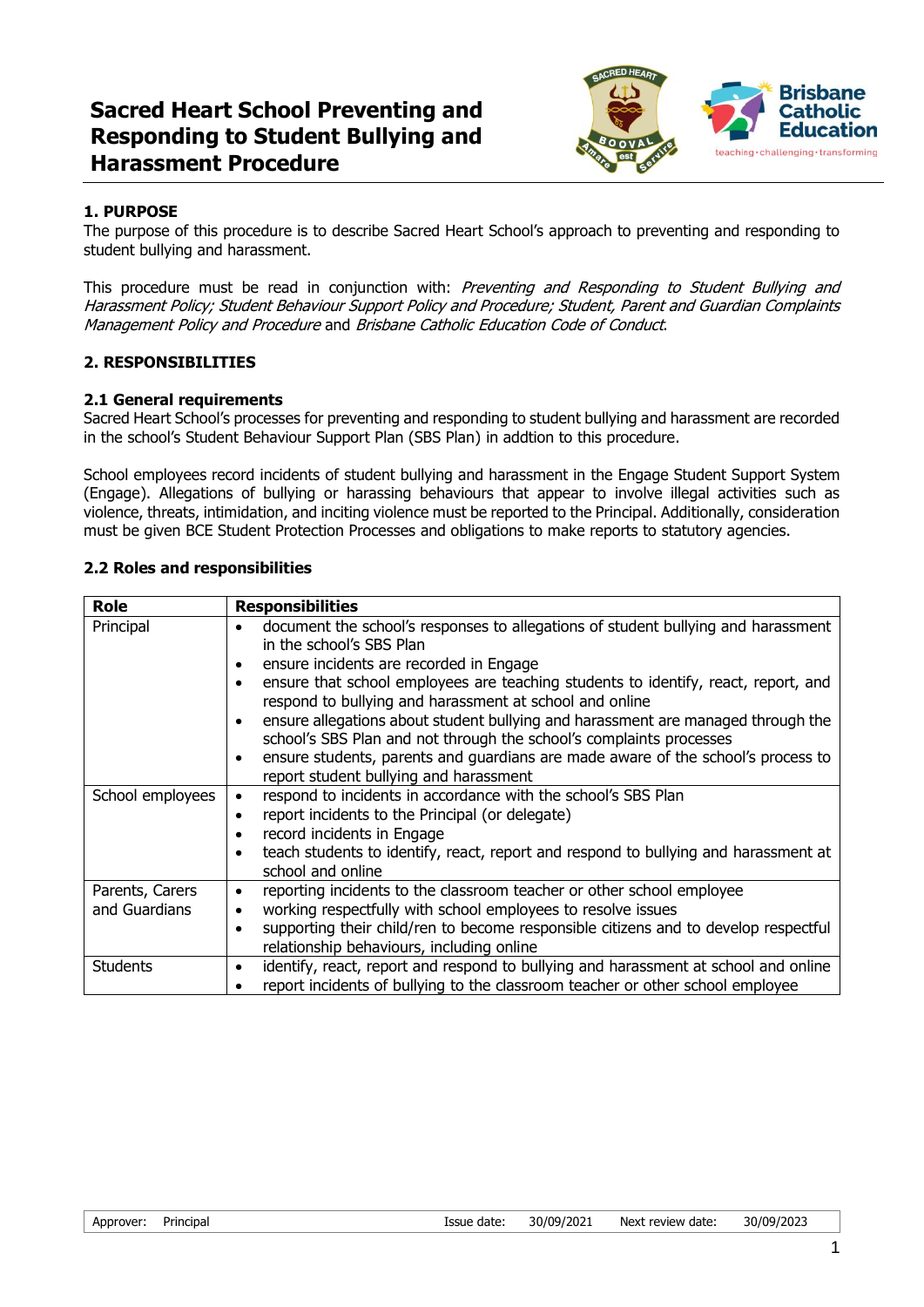

## **3. PROCEDURE**

The purpose of this section of the procedure is to describe our approach to positive, proactive practices in support of student behaviour and wellbeing in relation to the prevention, intervention and responses to student bullying and harassment.

Sacred Heart School uses the PB4L (Positive Behaviour for Learning) Framework and the Australian Education Authorities resource [Bullying NoWay!](https://bullyingnoway.gov.au/) to assist our students, staff and school community to understand, teach, prevent and respond to bullying and harassment.

### **3.1 Understanding Bullying and Harassment**

Each year all staff participate in professional learning about appropriate terminology, signs of bullying, types of bullying and research about bullying and harassment. The PB4L Effective Classroom Practices and Responses professional learning supports teachers with practical skills and strategies to improve planning for teaching and learning, classroom management and, building and sustaining positive relationships with students. Restorative approaches and collaborative problem solving are supportive ways to respond to student conflict, harassment and bullying in schools implemented by teachers in partnership with school leadership and families.

### **3.2 Teaching about Bullying and Harassment**

Teachers use the approved curriculum (ACARA – including the personal and social capabilities and the BCE Religious Education Curriculum) to embed the teaching of healthy relationships and positive behaviours in relation to bullying and harassing behaviours.

#### **3.3 Responding to Bullying and Harassment**

#### **3.3.1 Staff Procedures**

All staff must take all reports of bullying and harassment seriously and respond with a school team process.

- **Listen** carefully and calmly, and document what the student tells you. Take the time to clarify with the student who has reported the incident that you have all the facts, including if there are immediate safety risks and let the student know how you will address these.
- **Collect** information, document and evaluate, including examples from the student/s, staff and bystanders involved.
- **Contact** appropriate school personnel Assistant Principal Administration, Assistant Principal Religious Education or Principal. Contact parent/guardian to inform them of the incident, give details of the school's immediate response, and how the incident will be followed up. Always maintain confidentiality and privacy.
- **Determine** if this is an incident of bullying or harassment. If the incident does not meet the criteria for bullying or harassment, it can be recorded as a pastoral note in the Engage Student Support System.
- **Record** the incident either as Minor-Teasing or Major-Bullying/Harassment and complete the bullying record in the Engage Student Support System in a timely manner.
- **Respond** to the incident, following the school's student behaviour support plan. Where possible, schools should work towards a positive outcome and relationships are restored. Formal sanctions could be part of this response.
- **Plan** the response with the student/s and their families to provide support, teaching and strategies.
- **Follow-up** and gather any additional information, including data analysis on Engage Student Support System. Set a date for follow up review and monitoring.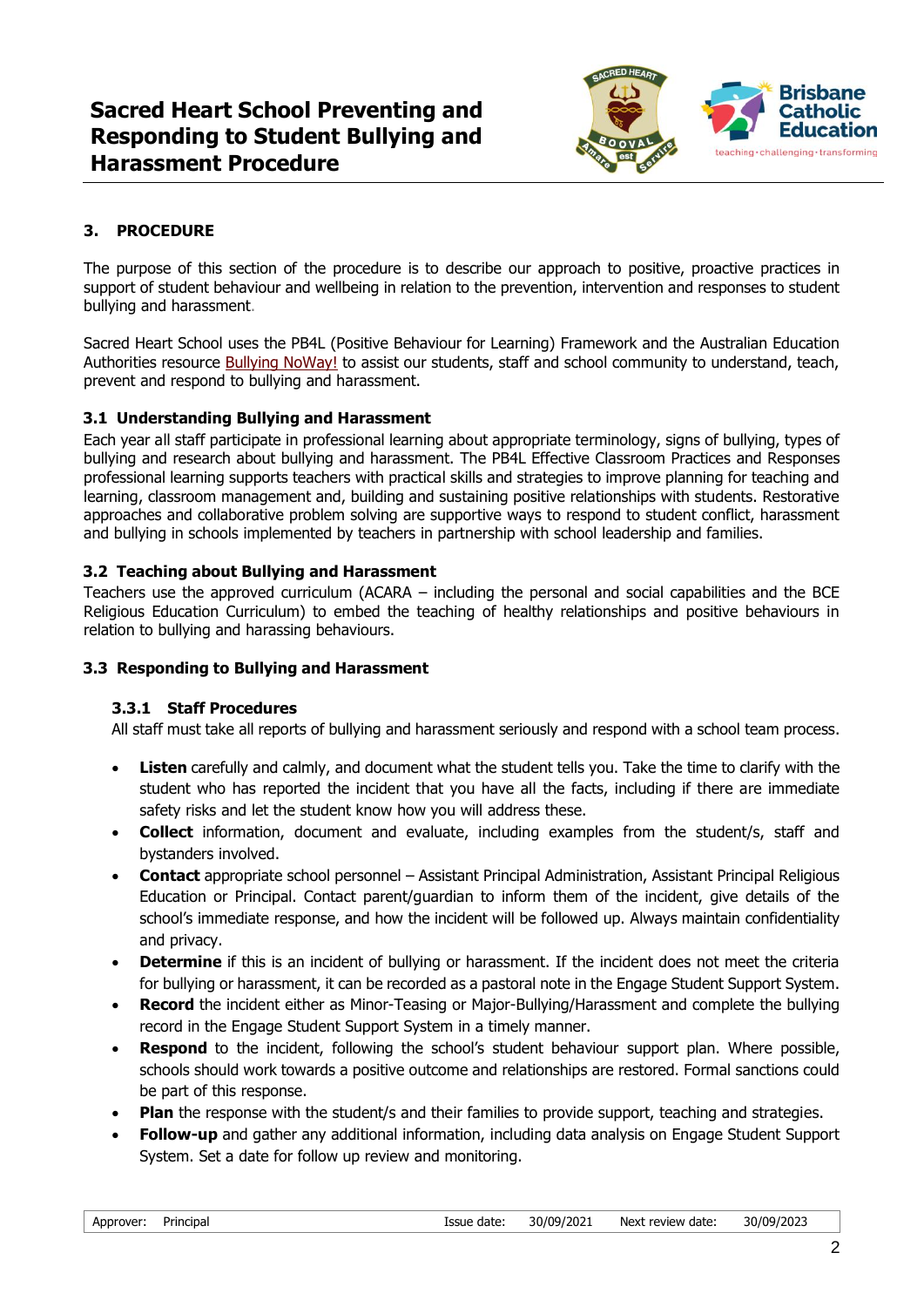

## **3.3.2 Student Procedures**

If someone is bullying you, be strong and assertive. These strategies will help you deal with someone who is bullying you.

- **Ignore the bully.** If you can, try your best to ignore the bully's threats. Pretend you don't hear them and walk away quickly to a place of safety. Bullies want a big reaction to their teasing and meanness. Acting as if you don't notice and don't care is like giving no reaction at all, and this might stop a bully's behaviour. Walk tall and straight in a confident way, rather than hunched over, looking scared or uncertain.
- **Stand up for yourself.** Pretend to feel really brave and confident. Tell the bully "No! Stop it!" in a loud voice. Then walk away. Students also can stand up for each other by telling a bully to stop teasing or scaring someone else and then walking away together. If a bully wants you to do something you don't want to do, say "no!" and walk away. If you do what a bully says to do, the mean student is more likely to keep bullying you. Bullies tend to pick on people who don't stick up for themselves. Practise looking in a mirror and saying in a loud voice, "No" or "Leave me alone", or "I do not like what you are saying or doing". Look the bully straight in the eye. Don't cower. A firm rebuff often deters a bully looking for signs of weakness.
- **Don't bully back.** Don't hit, kick, or push back to deal with someone bullying you or your friends. Fighting back just satisfies a bully, and it's dangerous, too, because someone could get hurt. You're also likely to get in trouble. It's best to stay with others, stay safe, and get help from an adult. Walk away from bullying quickly and confidently. Don't fight to keep possession of anything, e.g. toys, sporting equipment.
- **Tell an adult.** If you are being bullied, it's very important to tell an adult. Find someone you trust and talk about what is happening to you. Teachers, the principal, parents, and office staff at school can all help to stop bullying. Sometimes bullies stop as soon as a teacher finds out because they're afraid that parents will punish them. This is not "telling on" or "dobbing on" someone who has done something small — bullying is wrong, and it helps if everyone who gets bullied or sees someone being bullied speaks up.

### **3.3.3 Parents, Carers and Guardian Procedures**

- **Watch out** for signs which might suggest that your child is being bullied i.e.
	- o sudden reluctance to go to school
	- $\circ$  truancy skipping school
	- o taking a longer route home from or to school
	- o falling behind in class
	- o nightmares, bed-wetting, crying themselves to sleep
	- o money or toys going missing at home
- **Report incidents** to the classroom teacher or other school employee.
- **Work respectfully** with school employees to resolve issues.
- **Support your child/ren** to become responsible citizens and to develop respectful relationship behaviours, including online.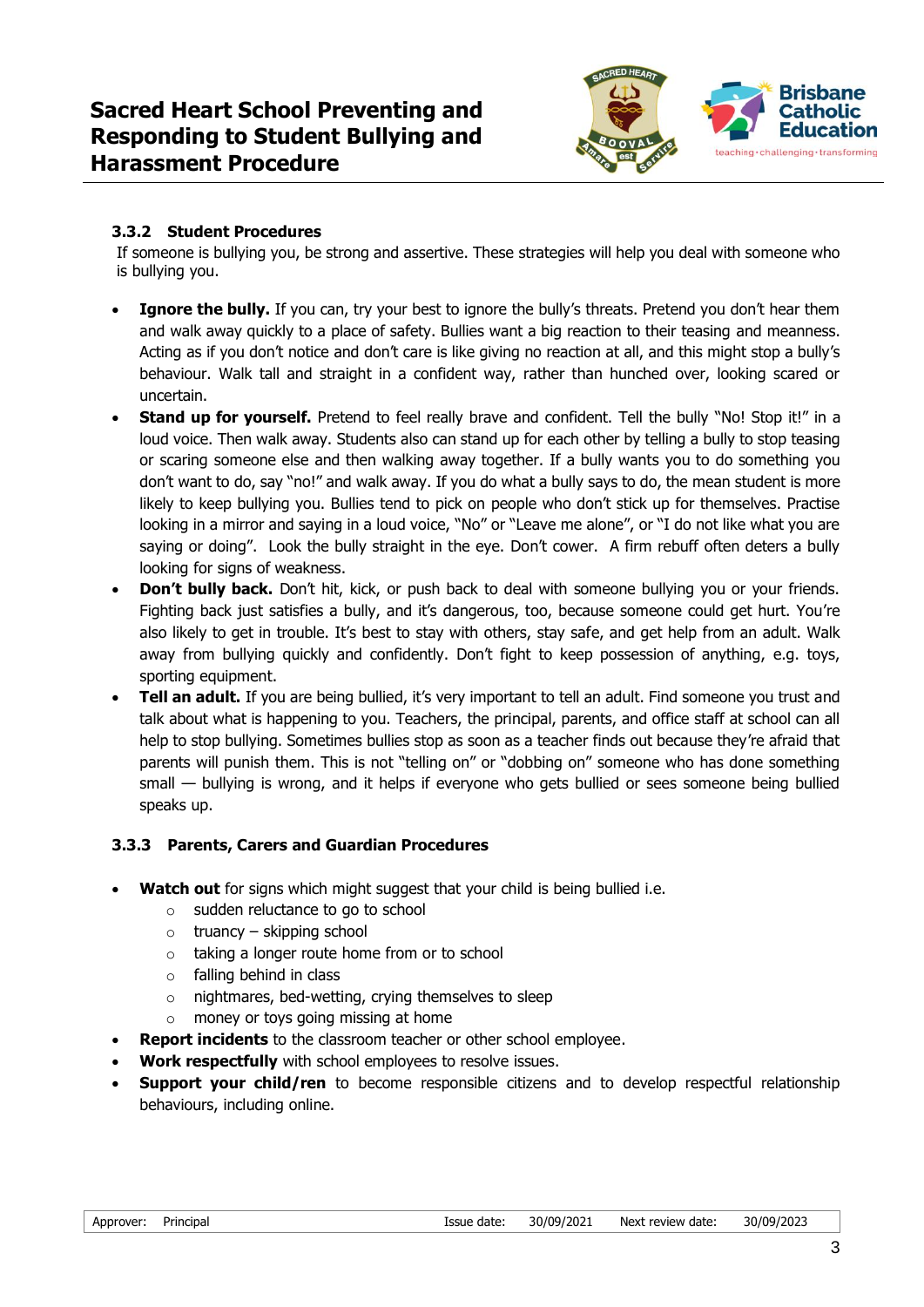

## **3.4 Preventing Bullying and Harassment**

Sacred Heart School plans for a safe, supportive and inclusive school to prevent bullying and harassment through several ways:

- Student assemblies: Student bullying and student behaviour expectations will be discussed and information presented to promote a positive school culture where bullying is not accepted.
- Staff communication and professional learning: Staff will be supported with professional learning that provides evidence-based ways to encourage and teach positive social and emotional wellbeing and discourage, prevent, identify, and respond effectively to student bullying behaviour.
- School staff have access to foundational training about recognising and effectively responding to bullying, including cyberbullying.
- New and casual staff will be informed about our school's approaches and strategies to prevent and respond to student bullying behavior.
- Communication with parents: Our school will provide information to parents to help promote a positive school culture where bullying is unacceptable and increase parents and carers' understanding of how our school addresses all forms of bullying behaviour.
- Whole school programs to prevent and address bullying.

## **3.5 Bystander Behaviour**

Bullying is a difficult problem that only gets worse when it is ignored. Research has demonstrated that bystanders play a significant role in reducing bullying. Students should be educated on the impact of 'Bystander Behaviour' in the contributions to bullying.

- Bystanders are present most of the time (85%), where adults are rarely present.
- Most young people feel uncomfortable, but very few know what to do to stop it from happening.
- Bullying behaviour is reinforced where people watch but do nothing.
- When bystanders do intervene, the bullying is more likely to stop most of the time quickly.

### **3.6 Cyberbullying**

Cyberbullying is treated at Sacred Heart School with the same level of seriousness as direct bullying.

It is important for students, parents and staff to know that BCE principals have the authority to take disciplinary action to address student behaviours that occur outside of school hours or school grounds. This includes cyberbullying. In addition, parents and students who have concerns about cyberbullying incidents occurring outside of school hours should immediately seek assistance through the [Office of the e-Safety Commissioner](https://www.esafety.gov.au/) or the Queensland Police Service.

## **4. PERFORMANCE**

A detailed review of the procedure is required every two years, with a high-level check performed annually.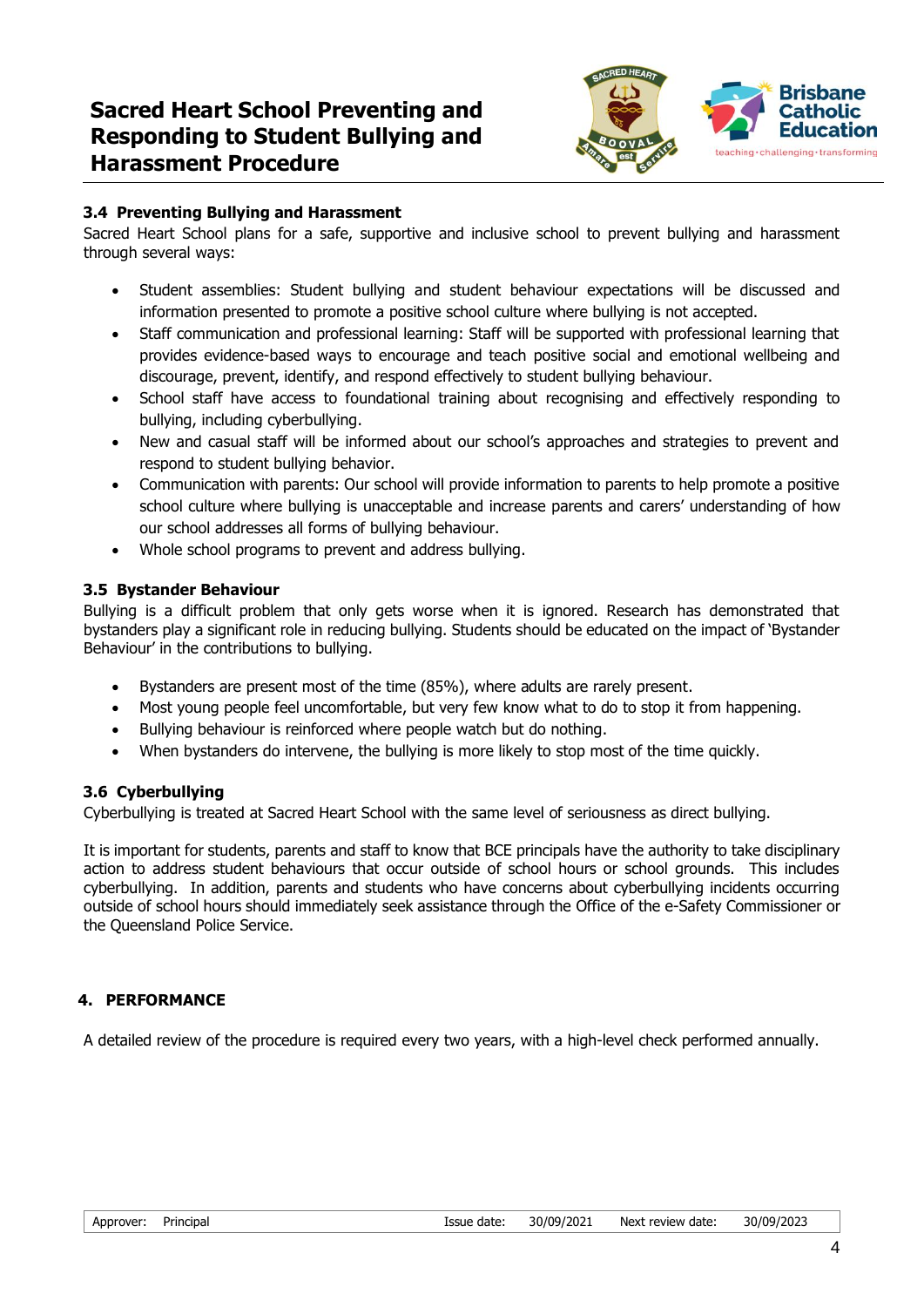

## **5. REFERENCES AND DEFINITIONS**

### **5.1 References**

- Anti-Discrimination Act 1991
- **BCE Student Protection Processes**
- Disability Discrimination Act 1992 (C'th)
- Education (General Provisions) Act 2006
- Education (Accreditation of Non-State Schools) Act 2001
- Education (Accreditation of Non-State Schools) Regulation 2017
- Preventing and Responding to Student Bullying and Harassment policy
- Student Behaviour Support policy and procedure
- Student Diversity and Inclusion policy
- Student, Parent and Guardian Complaints Management policy and procedure
- Student Protection policy
- Student Wellbeing policy
- Students with Disability policy
- Telecommunications Act 1997 (C'th).

### **5.2 Definitions**

| Aggression      | Words or actions (both overt and covert) that are directed towards another and<br>intended to harm, distress, coerce or cause fear.                                                                                                                                                                                                                                                                                                                                                                                                                       |
|-----------------|-----------------------------------------------------------------------------------------------------------------------------------------------------------------------------------------------------------------------------------------------------------------------------------------------------------------------------------------------------------------------------------------------------------------------------------------------------------------------------------------------------------------------------------------------------------|
| <b>Bullying</b> | Definition for employees, parents and guardians:<br>Bullying is repeated verbal, physical, social or psychological behaviour that is<br>harmful and involves the misuse of power by an individual or group towards one<br>or more persons. Cyber bullying refers to bullying through information and<br>communication technologies. Conflict or fights between equals and single<br>incidents are not defined as bullying. Bullying of any form or for any reason can<br>have long-term effects on those involved including bystanders.                   |
|                 | Definition for younger students:<br>Bullying is when someone targets another child again and again and tries to make<br>them feel bad. They say or do many mean and hurtful things, make fun of them<br>a lot, try to stop them from joining in or make others not like them. Although it<br>isn't nice if someone says or does something mean to someone else, we don't<br>necessarily call that bullying. It also isn't bullying if children of the same age have<br>a one-off argument.                                                                |
|                 | <b>Definition for older students:</b><br>Bullying is when one student (or a group) targets another student again and<br>again to upset or hurt them. They might hurt them physically, try to socially<br>isolate them or say and do many mean or humiliating things to them. Although<br>it's neither respectful nor acceptable if someone behaves in a mean or aggressive<br>way on one occasion, it isn't considered bullying. A fight or disagreement<br>between students of equal power or status isn't considered bullying. What<br>bullying is not: |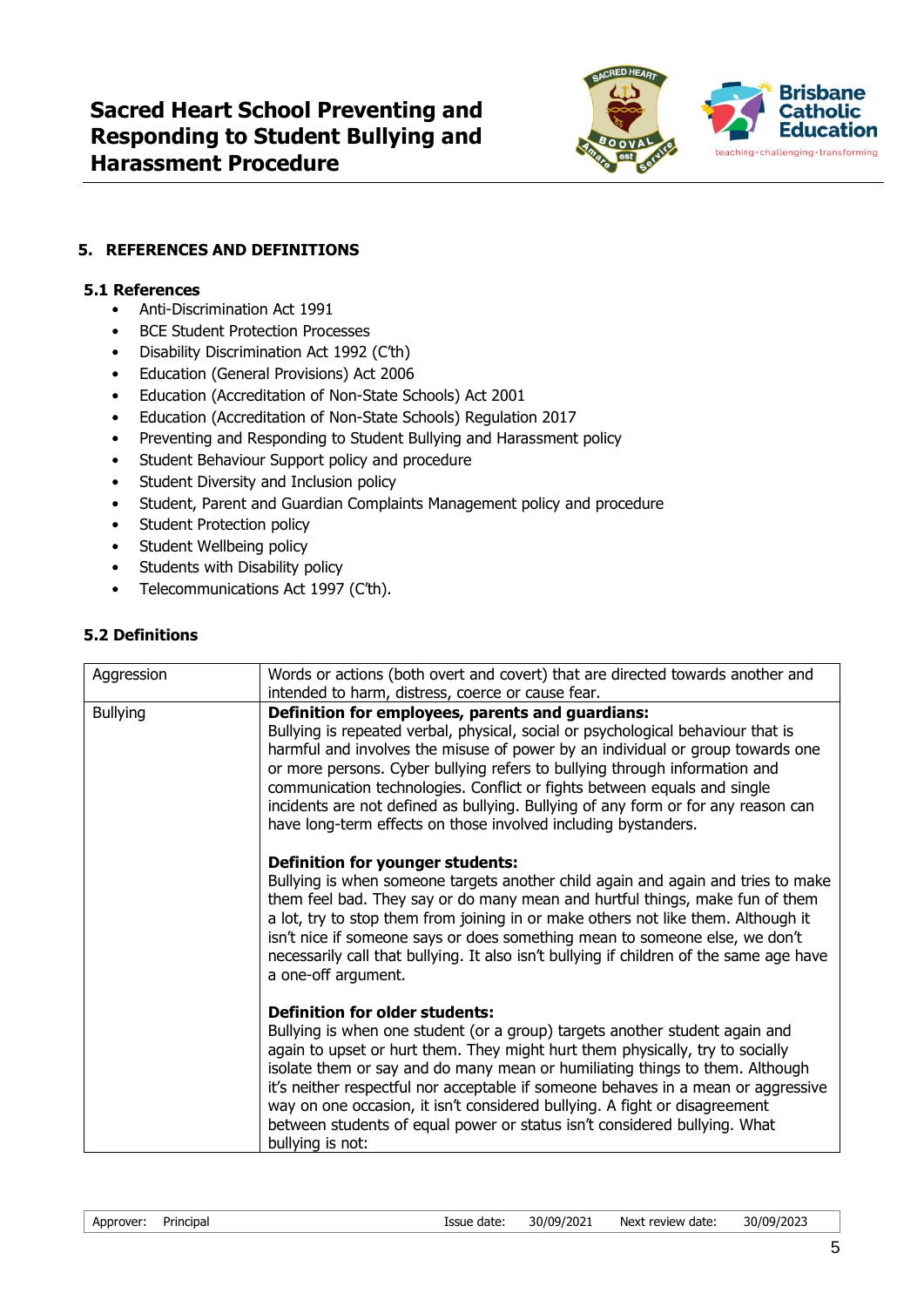

 $\overline{\phantom{0}}$ 

|                     | There are also some behaviours, which, although they might be unpleasant or<br>distressing, are not bullying:<br>mutual conflict, which involves a disagreement, but not an<br>imbalance of power. Unresolved mutual conflict can develop into bullying<br>if one of the parties targets the other repeatedly in retaliation<br>single episode acts of nastiness or physical aggression, or aggression<br>$\bullet$<br>directed towards many different people, is not bullying unless it becomes<br>a pattern of behaviours<br>social rejection or dislike is not bullying unless it involves deliberate and<br>repeated attempts to cause distress, exclude or create dislike by others. |
|---------------------|-------------------------------------------------------------------------------------------------------------------------------------------------------------------------------------------------------------------------------------------------------------------------------------------------------------------------------------------------------------------------------------------------------------------------------------------------------------------------------------------------------------------------------------------------------------------------------------------------------------------------------------------------------------------------------------------|
| Bystander           | A person who sees, or knows about, bullying or harassment or that is happening<br>to another person.                                                                                                                                                                                                                                                                                                                                                                                                                                                                                                                                                                                      |
| Conflict            | Mutual disagreement, argument or dispute between people where no one has a<br>significant power advantage, and both feel equally aggrieved. Conflict is different<br>to bullying because there is always an imbalance of power in bullying. However,<br>poorly resolved conflict situations, especially those involving friendship break-ups<br>or romantic break-ups sometimes lead to either aggression or bullying.<br>Conflict can be a precursor to bullying where there are instances of repeated<br>conflict and where the balance of power changes.                                                                                                                               |
| Covert bullying     | A subtle type of non-physical bullying which usually isn't easily seen by others<br>and is conducted out of sight of, and often unacknowledged by, adults. Covert<br>bullying behaviours mostly inflict harm by damaging another's social reputation,<br>peer relationships and self-esteem. Covert bullying can be carried out in a range<br>of ways (e.g. spreading rumours, encouraging a third party to engage in bullying<br>behaviour, conducting a malicious social exclusion campaign and/or through the<br>use of internet or mobile phone technologies).                                                                                                                        |
| Cyberbullying       | Bullying carried out through the internet and mobile devices.                                                                                                                                                                                                                                                                                                                                                                                                                                                                                                                                                                                                                             |
| Cybersafety         | Cybersafety refers to online behaviours that are safe, respectful, and responsible,<br>and to strategies to reduce risks online, e.g. using high privacy settings.                                                                                                                                                                                                                                                                                                                                                                                                                                                                                                                        |
| Cyber exploitation  | Use of the internet or mobile phone technologies to take advantage of another.<br>Examples include asking others to send sexually explicit photographs of<br>themselves or publishing such images; stealing someone's identity and<br>impersonating them e.g. to subscribe to services or purchase goods and services<br>in their name, using unscrupulous sales tactics e.g. pop-ups.                                                                                                                                                                                                                                                                                                    |
| Cyber harassment    | A single episode of aggression e.g. an insult, threat, nasty denigrating comment,<br>against a specific student carried out through the internet or mobile phone<br>technologies.                                                                                                                                                                                                                                                                                                                                                                                                                                                                                                         |
| Digital citizenship | There are 9 elements in digital citizenship: Access; Commerce; Communication;<br>Literacy; Etiquette; Law; Rights and Responsibilities; Health and Wellness and<br>Security (refer to the Australian Curriculum ICT Capability at ACARA).                                                                                                                                                                                                                                                                                                                                                                                                                                                 |
| Discrimination      | Discrimination occurs when people are treated less favourably than others<br>because of their race, culture or ethnic origin; religion; physical characteristics;<br>gender; sexual orientation; marital, parenting or economic status; age; ability or<br>disability. Discrimination is often ongoing and commonly involves exclusion or<br>rejection.                                                                                                                                                                                                                                                                                                                                   |
| E-Crimes            | Illegal actions that are carried out using the internet or mobile phone technology,<br>including child exploitation material, fraud, impersonation or identity theft, or<br>sending words or images that cause offence, distress, menace or threaten. Most<br>of these are crimes under Australian federal law but some are also (or only)<br>crimes under some Australian state laws. It is important that students understand                                                                                                                                                                                                                                                           |